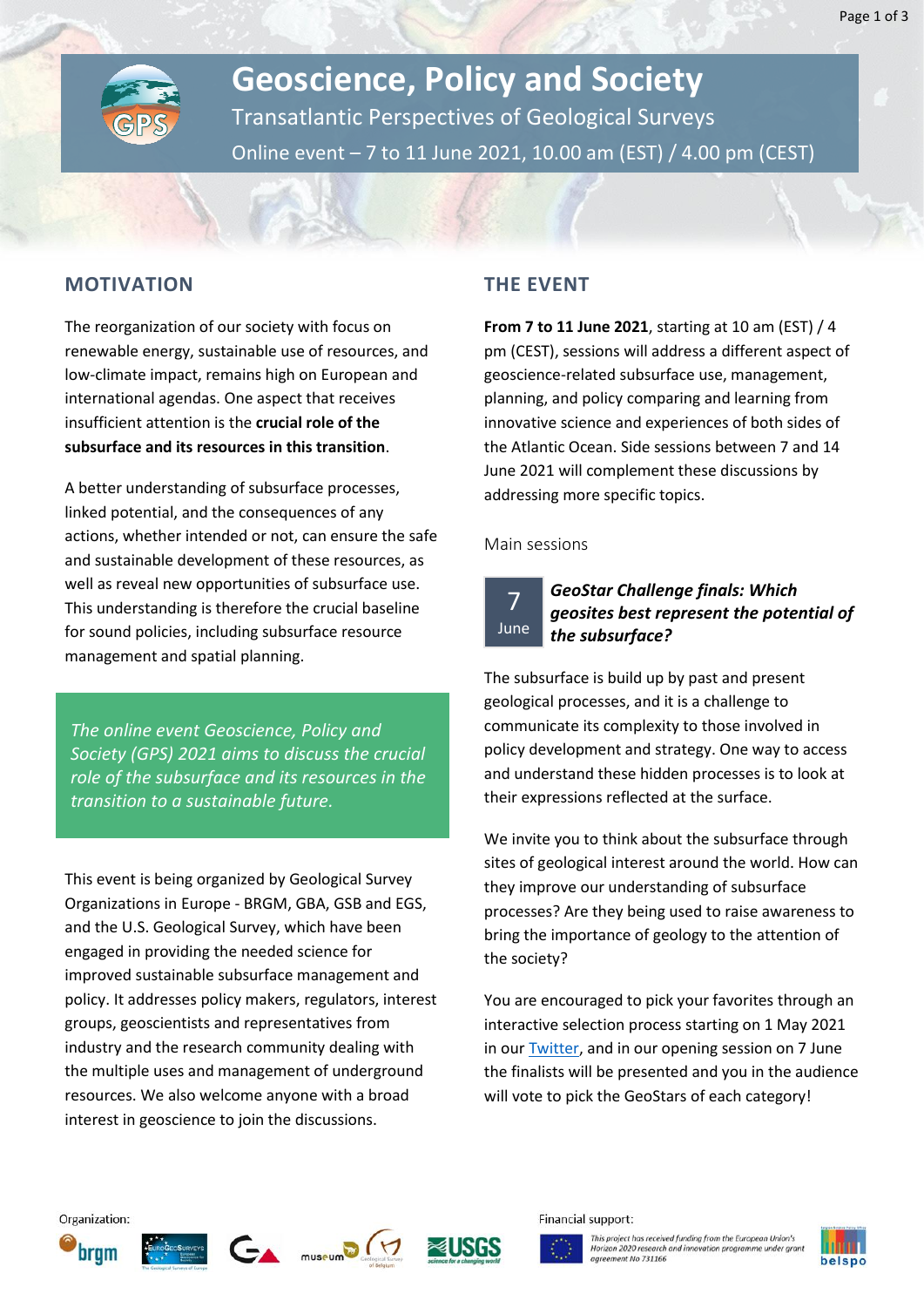

# **Geoscience, Policy and Society** Transatlantic Perspectives of Geological Surveys Online event – 7 to 11 June 2021, 10.00 am (EST) / 4.00 pm (CEST)

8 June

### *Bridging geothermal energy to the next level in the United States and the European Union*

Geothermal energy used for electricity production, heating, cooling and seasonal heat storage still covers a niche inside the global energy market but has the potential to become a key player in the upcoming decades regarding the clean energy transition. To enter the "*geothermal decade*" as proposed by the European Geothermal Energy Council, still several technological as well as socio-economic barriers needs to be addressed by policy makers and research.

This session aims at providing transatlantic views on the future of geothermal energy, including: the expected opportunities, prevailing challenges, and the anticipated role of Geological Survey Organizations. In this context, attention is paid to the research and innovation roadmaps of the United States Department of Energy, the U.S. Geological Survey and EuroGeoSurveys as well as to showcasing latest research activities inside these organizations.



9 June

### *Towards Multi-Resource Assessments for Improved Sustainable Natural Resource Management*

Activities that affect the subsurface naturally affect the surface resources as well. Thus, assessments of subsurface resources tell only part of the story that is of interest to policy makers, resource managers, and the public.

How do past, current, and future uses of the subsurface affect the multiple natural resources to which they are connected? For example, how do old mining sites affect current and future water and ecosystem quality? How does hydraulic fracturing for energy production affect water availability for other necessary uses? How does geologic sequestration of carbon affect future agricultural or recreational uses of the landscape?

Multi-resource assessments aim to provide decisionmakers with more holistic assessments of natural resources to enable them to answer these important questions. Multi-resource assessments require working across disciplines and developing and using innovative tools for improved decision support, including scientific and technological advances such as improved sensor technologies, integrated modelling, artificial intelligence, machine learning, and high-performance computing.

# 10 June

## *Managing the multiple uses of the subsurface*

*Note: this topic will also be addressed in the side session on 14 June, referring specifically to urban groundwater.*

Climate change, together with demographic, socioeconomic and geopolitical trends, are increasing the demand and utilization of subsurface resources for energy, water supply and infrastructure. The use of the subsurface will require planning and prioritizing among subsurface uses, in particular looking at conflicts and synergies between them. The management of subsurface resources and uses should be included in spatial planning and governance strategies at regional, national, and local scale.

#### Organization:











Financial support: